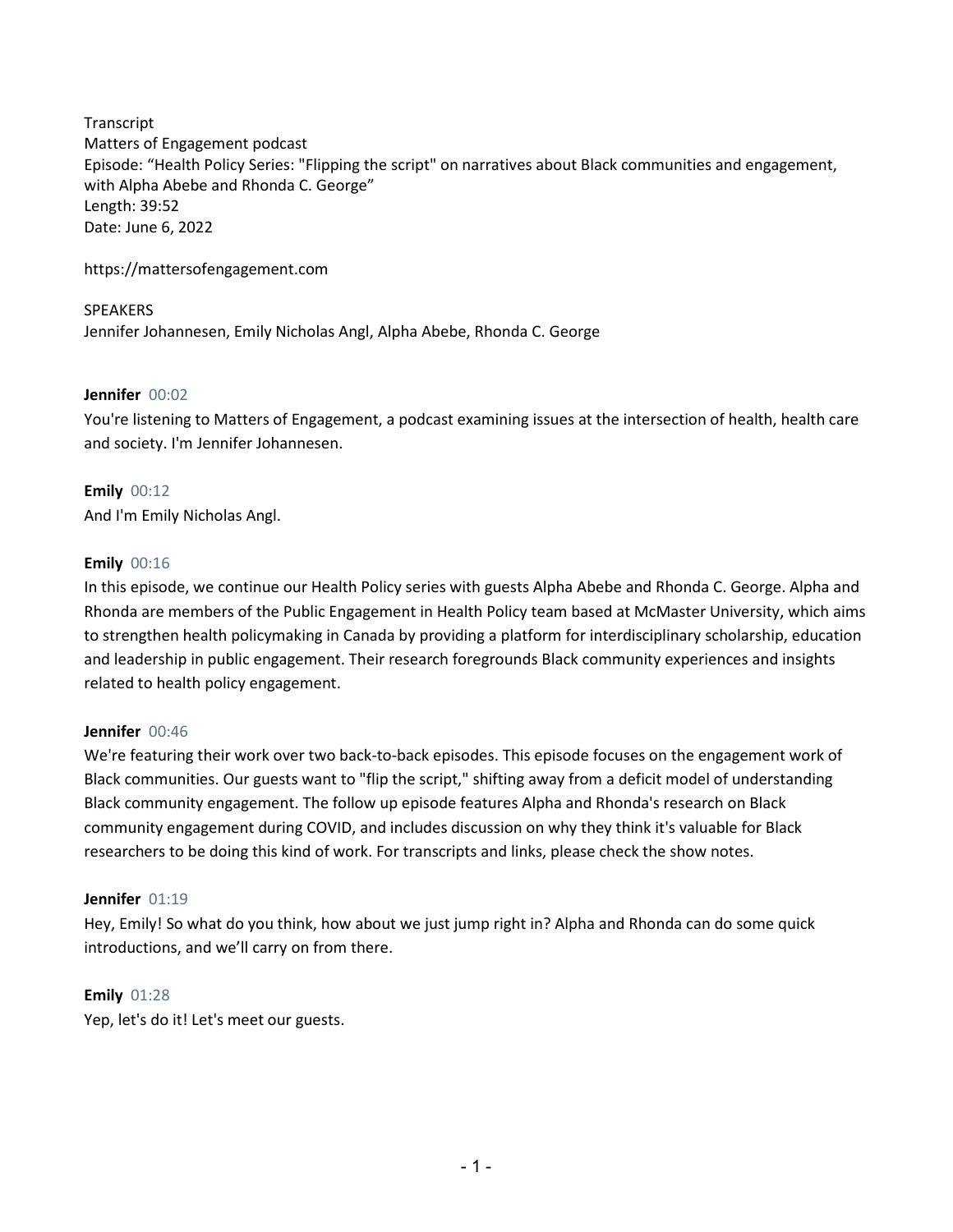## **Alpha** 01:31

My name is Alpha Abebe. I'm an Assistant Professor in the Faculty of Humanities at McMaster University, and also a researcher and part of the team on the Public Engagement in Health Policy Project.

#### **Rhonda** 01:44

Hello, my name is Rhonda C. George. I am a PhD candidate in Sociology at York University. And just broadly speaking, my research focuses on race and racialization within social institutions - so within educational systems, within sporting systems, but also in healthcare systems.

## **Jennifer** 02:02

Both Alpha and Rhonda are part of the Public Engagement in Health Policy Project. To get things started, we asked about why they thought it was important to bring a Black community focus into the project. You'll hear Alpha first, followed by Rhonda.

## **Alpha** 02:16

One of the things that became clear to me was that, particularly with the onset of COVID, where we saw very clearly how Black communities were disproportionately affected by the pandemic in all different respects... and so given that, and given the fact that we had a pretty good sense that Black communities were not very well represented in public engagement processes, it felt important to have a Black specific focus in our project.

## **Rhonda** 02:45

How policy engagement happens in Black communities is very different than what is expected or how policy engagement is traditionally designed. And I don't think we're having enough conversations about why it's different and what that actually looks like, or why that actually is happening.

## **Emily** 03:04

Drawing on interviews with leaders of Black-led organizations and initiatives, Alpha and Rhonda are examining the extent to which these efforts have engaged, or been engaged by, policymakers in that process.

## **Jennifer** 03:17

Their goal is, in part to change the way we collectively look at engagement, particularly in Black communities.

## **Alpha** 03:24

We are kind of flipping the script to some extent, and flipping the analysis to look from the bottom up. And so in looking at community-led engagement processes and advocacy efforts, I think it makes it more clear why it's more kind of broad-reaching and holistic look at different forms of engagement and different kinds of groups.

## **Emily** 03:49

Based on conversations we've had in the past, I think it's commonly understood that Black communities are underrepresented in public engagement processes, particularly related to health research, health care and health policy.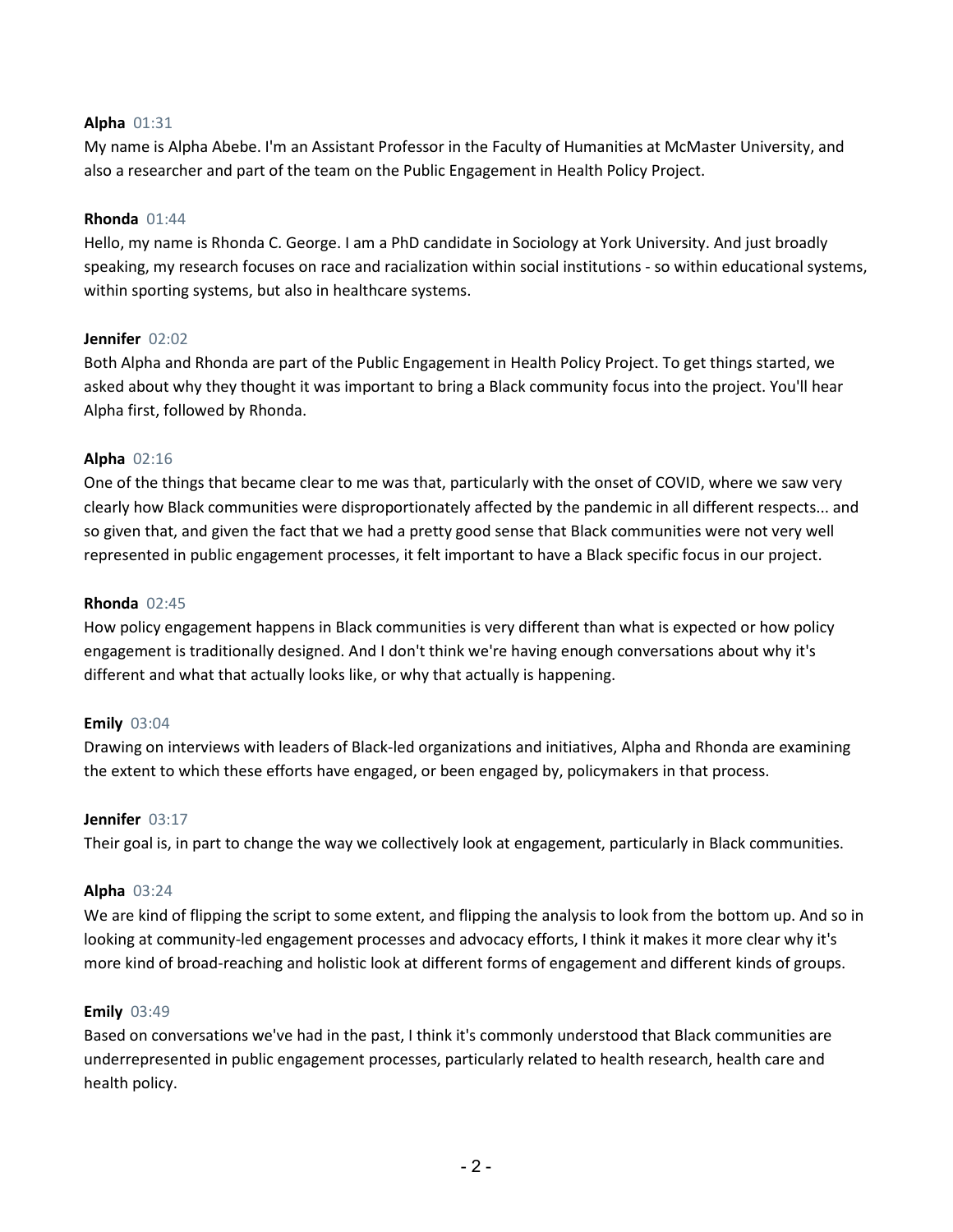#### **Jennifer** 04:01

Yep. And the mainstream instinct is to lean into ideas of diversity and inclusion, and often it's not terribly nuanced or differentiated. People who are identified as not white or not middle class, end up being kind of conceptually grouped together in one category, often labeled as "hard to reach" in mainstream engagement activities.

#### **Emily** 04:24

Do you want to just say a little bit more about what we mean by "mainstream"?

#### **Jennifer** 04:28

Oh, sure. Yeah, we do use that word a lot in this episode, and I guess it's a bit of a shorthand. Many organizational decision-making spaces are indeed predominantly occupied by people who identify as white. But that's not exactly what we're referring to. Mainstream here, the way we're using it refers more to the cultural perspective that seems to dominate these spaces, which is sometimes referred to as liberalism or maybe liberal multiculturalism. People are welcomed, and there's a friendly and open invitation to participate. But there's virtually no acknowledgement of historical or current oppression or disadvantage. It's essentially Canadian culture, which tends towards inclusion but without the messiness of history and context.

## **Emily** 05:17

We asked about these notions of diversity and inclusion that use labels like "hard to reach". Here's Rhonda:

#### **Rhonda** 05:25

I personally am not a fan of grouping everybody together as vulnerable communities, marginalized communities... what's another one...? Visible minorities. Because I think people of African descent have a very distinct history. And within even within the African diaspora, we're thinking about people in Canada - we have people from the Caribbean, English speaking Caribbean, French, Spanish, Dutch speaking Caribbean, people from South America, people who are Black Canadians who have been here since the 1700s. We have people from the continent, East, West, North, South, Central, different languages, different religions. And so the Black community is so diverse in and of itself, that to group us with all these other communities that have different histories, different concerns, different experiences - it just doesn't make sense. But I also feel that, within the Canadian context, we're quite uncomfortable talking about race and talking about our historical context and our historical contributions to marginalizing some of these communities, that I think it's very Canadian to just lump everybody non-white together.

#### **Jennifer** 06:38

Rhonda is pointing out that, of course, Black communities have distinct and diverse needs. But as Alpha explains, in terms of advocacy, while Black communities don't tend to fare well when grouped with other communities, even if there is an overlap of needs.

## **Alpha** 06:53

I think historically, we have the data that we need to understand that when initiatives and efforts and policy directives, resources have come together under the banner of marginalized, visible minorities, vulnerable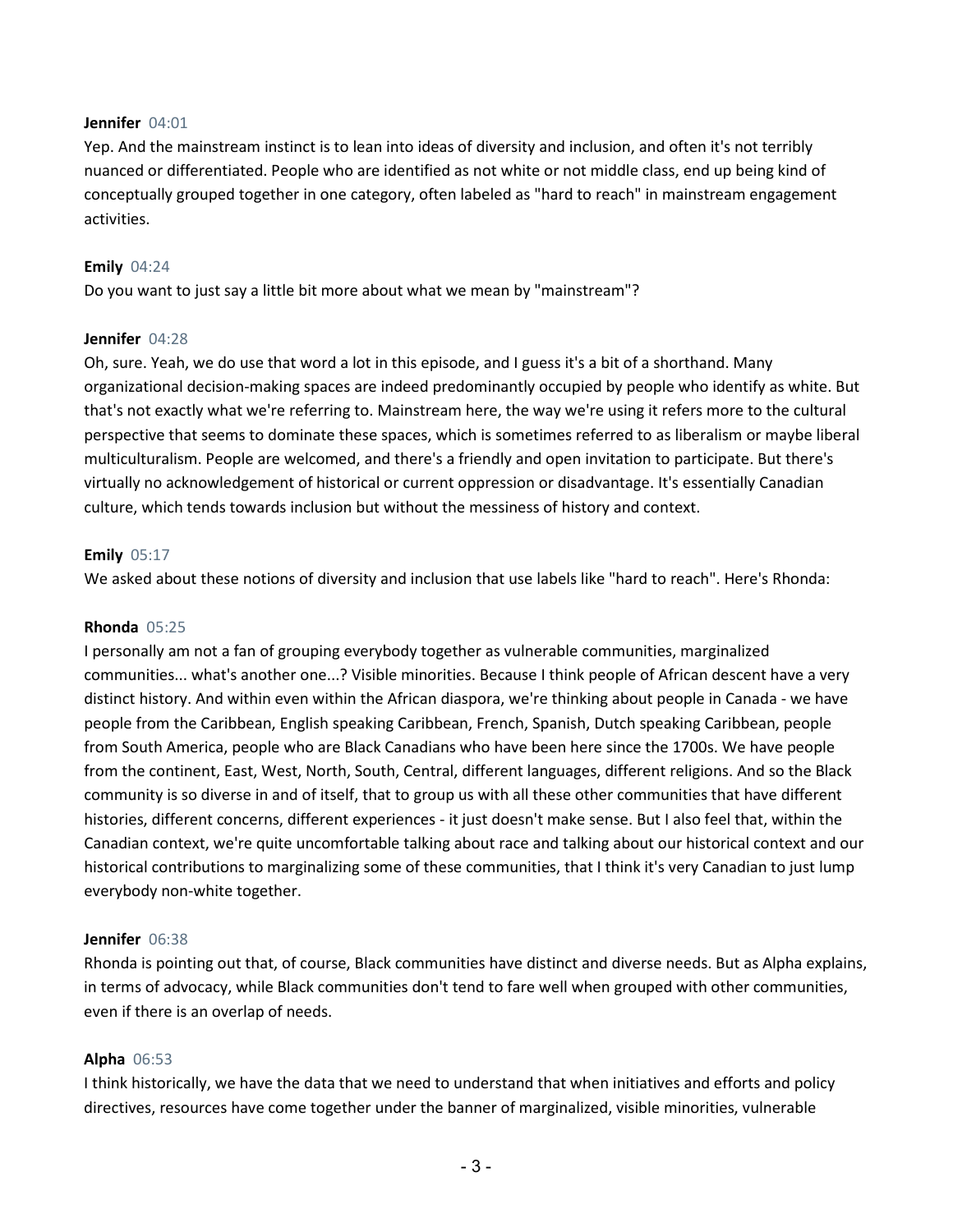communities... Black people generally have historically been underserved within that grouping. Sometimes grossly underserved, and underrepresented in those efforts. So there's a track record there. We know this. You start to see the ugly legacy of anti-Black racism, rearing its head and creating barriers, even when Black communities are supposedly part of the target and these efforts. So we we've seen this before, right? I also don't want to discount the value of solidarity across experiences, identity groups. And I think, even in the conversations that we've been having, so far with our own project, some of these Black leaders, or many of them... I think all of them probably... spoke to the strategic value in aligning their efforts and advocacy efforts with the efforts of other groups who are experiencing these barriers. And they do that thoughtfully and with skill and savvy. And so there's room for that. And there's important... there's definitely a level of importance that should be afforded... and space that should be afforded... to that work.

# **Emily** 08:20

So working together with other groups can have its place, especially when done strategically. But as Alpha points out, there can be a limit to how much solidarity can achieve. Especially when underlying needs of Black communities are not prioritized.

## **Alpha** 08:36

Just let's be honest about our history. I think 1) we have to recognize that there has been a resistance to creating supports and spaces for Black communities specifically, and we need to unpack that resistance and understand why that makes us so uncomfortable as a first step. And 2) recognize that many times when we do do that kind of grouping, Black people are just not served. And that's why you see so many of these really great grassroots efforts that pop up within Black communities to support their own communities. Because these other equity focused initiatives or other kinds of initiatives are not serving their communities well. So it's great that we see those grassroots efforts, but we have to recognize that it's in response often to the gaps in the system.

## **Jennifer** 09:32

The gaps that Alpha is talking about are felt in very real and tangible ways by people in Black communities. But the stories and the testimonials of that lived experience don't seem to easily translate directly into action. Rhonda shed some light on why collecting data is so important.

# **Rhonda** 09:51

I can speak for myself as a researcher: you may know things instinctively, you may know things anecdotally, but it actually being documented, recorded? That data gap does exist. And so that does not give us a good foundation to sometimes do the work, ask the questions, think about policies, figure out where gaps are. And so I'm always questioning: we're always trying to act, but what data are we using to act upon? How are we making these decisions? Who are we speaking to? The people who are in the decision-making seats, do they have the capacity and the knowledge and the training? And do they have the data to even be informing their decisionmaking processes or their policies? And so I think taking stock is definitely a first step in getting some of this important work done, because there is a lot of work being done on the ground. But certain people know it and others don't.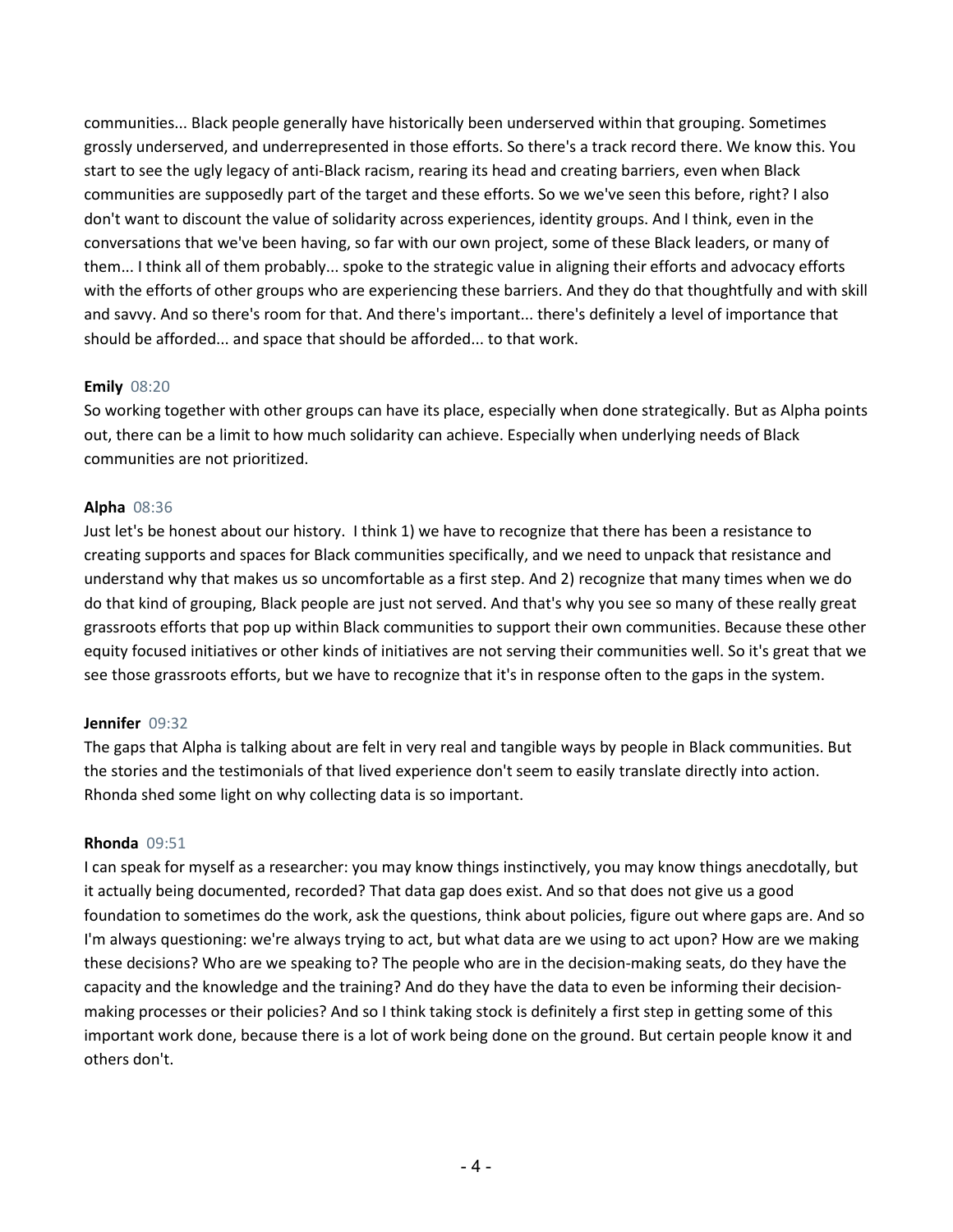#### **Alpha** 10:57

I think there is this tension between the need for more data and more research and also not using that data gap as an excuse not to respond to issues on the ground. And so I think part of it is also what, as Rhonda was alluding to, some communities... that information exists. But in what form and who's listening? And which forms of knowledge and data are validated and considered legitimate and which ones are not? Do we have to wait until "X Policy House" or X University" conducts a 10-year longitudinal study before we know that "Community X" needs a health center? Maybe not, right? And so I think it's this balance between continuing the fight to collect more data and get more of these important issues documented, but also not using it as an excuse for inaction. Especially in light of just the decades and decades of tireless work and advocacy, and research of different kinds that Black communities and other communities have led.

#### **Emily** 12:11

Yep. So this sounds very familiar. We know this is the case in other spheres, like when researching issues and mental health, disability, poverty, the list goes on... It seems there's always another study to commission, which often creates barriers to action. Rhonda connects this to questions of trust.

#### **Rhonda** 12:31

I think one of the biggest questions that we need to ask is: do we trust communities to know what they need? And to make those decisions for themselves? Right? Data is important. But if these communities are living these things, and speaking out about these things, and creating interventions in their own communities, why do we think that there's only one way to move forward - which is the top-down, policy engagement, that kind of thing? So I think at the root of that is we need to question what does it mean for these communities to not necessarily... Their own knowledge and their own ways of doing things or their own ways of knowing - why is it or how is it that we devalue that?

## **Alpha** 13:17

The point that you raised or the example you raised about sickle cell ... [fades]

# **Jennifer** 13:24

In this part of the conversation, I had referred to an interview we had with Biba Tinga. She's the President and Executive Director of the Sickle Cell Disease Association of Canada. Biba spoke about the lack of action and support for health issues that disproportionately impact Black communities - and sickle cell disease is one of them - and her need to not only advocate, but contend with resistance.

#### **Alpha** 13:46

...for us, Black-identified people doing this kind of work both within and outside of academia...that's not surprising in the least and it wouldn't be surprising to I would say everybody that we've spoken to so far in our project work. We see this day in and day out. We know that people... the body language... there's a discomfort, and sometimes apathy, which often points to a long history of racism. And people are not prepared to create space for issues that affect Black communities in particular. They're not prepared to, they don't feel comfortable with it, they find other language to guise their discomfort. Sometimes they're not even aware of the source of that discomfort. And I think the sickle cell example, which has come through in some of our work as well, is such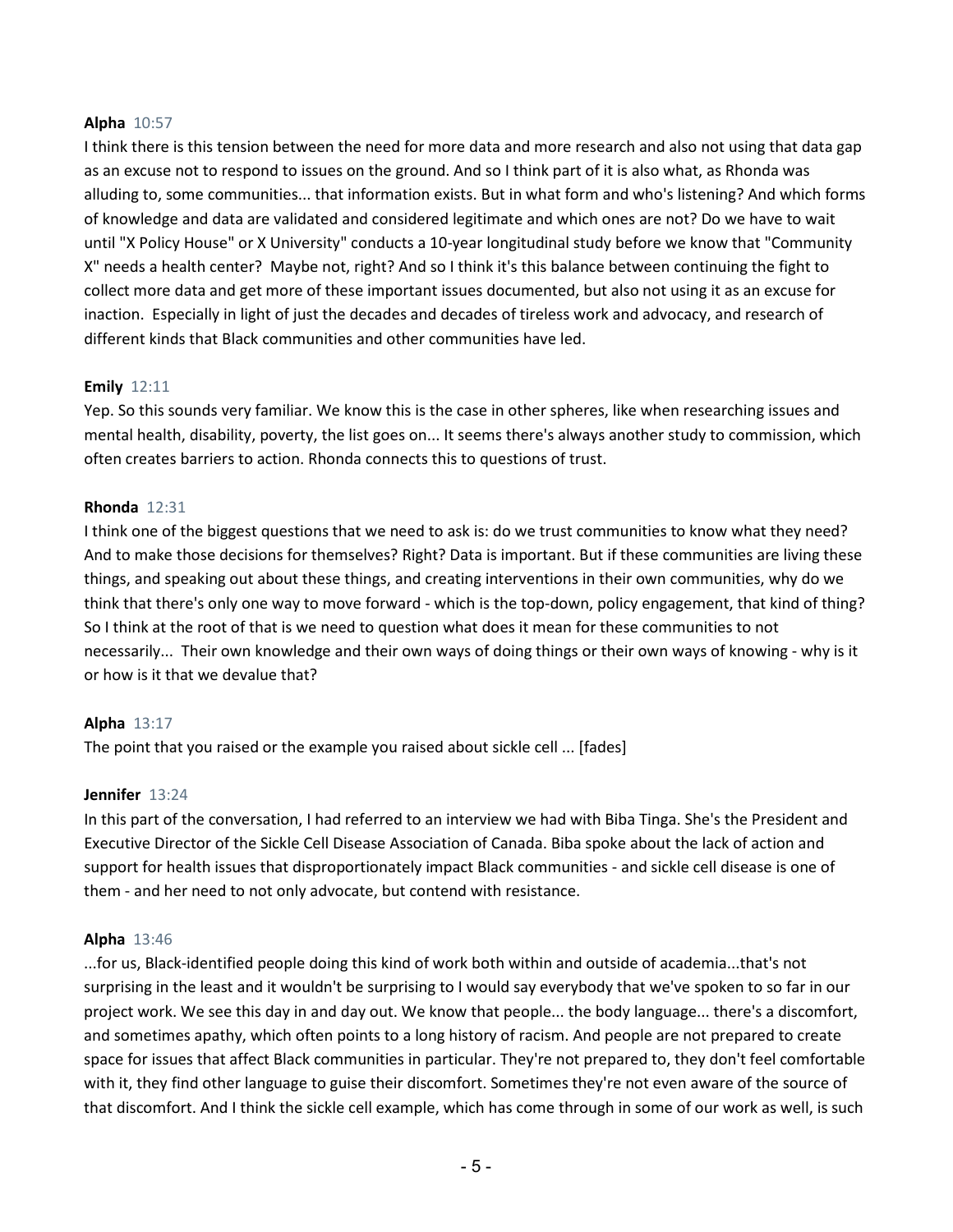a poignant example, right? Because you see that it's not always about numbers, right? It's got some... there's something else there. That's the common denominator.

## **Jennifer** 14:45

In a few of our interviews, there's been a lot of careful wording about how we talk about that "common denominator," which in many cases is code for racism.

# **Emily** 14:55

I've noted this too. Particularly as Canadians, which Rhonda referred to earlier, we're more comfortable talking about lack of services or lack of funding, lack of access - but we rarely get down to the race-related systemic causes.

# **Jennifer** 15:11

So here, I was curious to know how this careful language is addressed within Black communities. How was racism named and discussed, when it's so rarely talked about out loud in mainstream engagement spaces.

# **Alpha** 15:24

But to your point about how Black communities are describing this? I would say that Black community leaders are very clear and articulate about these experiences and very certainly - within intra community conversations very clear about naming the issues for what they are: racism, structural racism, whatever they that might be. Sometimes there's a level of... there's a dance that you have to play when you're outside of the community, and advocating for and drawing attention to these issues. Many of us have a long history of trying to ring the alarm bells around these issues, and very quickly being shut out being labeled the angry Black person, being met with resistance, and people who are not prepared to acknowledge issues for what they are. A lot of gaslighting. And so sometimes you have to couch it in other language to be able to just have a conversation about those barriers. I think we're at an interesting place. You know, as a society, post-George Floyd, where that space to have more explicit conversations about anti Black racism is expanding. It's an interesting time to be asking these questions and thinking about these questions, because I think people are, for better or for worse, whether they want to or not, are a little bit more primed for these conversations. But I would certainly say from the perspective of Black communities, this is old news in a lot of respects.

## **Jennifer** 16:58

Alpha mentioned George Floyd. Actually, she said, "post-George Floyd", and she's referring to the past two years or so where it seems that there has been more room to have explicit conversations about anti Black racism. We just want to take a minute here to remind everyone who George Floyd is. George Floyd was a Black man and was murdered by a white police officer during an arrest in Minneapolis Minnesota about two years ago. The assault of Mr. Floyd and his death were recorded on video and posted online and became a flashpoint for protest and outrage.

# **Emily** 17:32

It was one of several cases that got the public's attention, to acknowledge what Black communities have been experiencing and reporting all along about anti-Black racism in policing.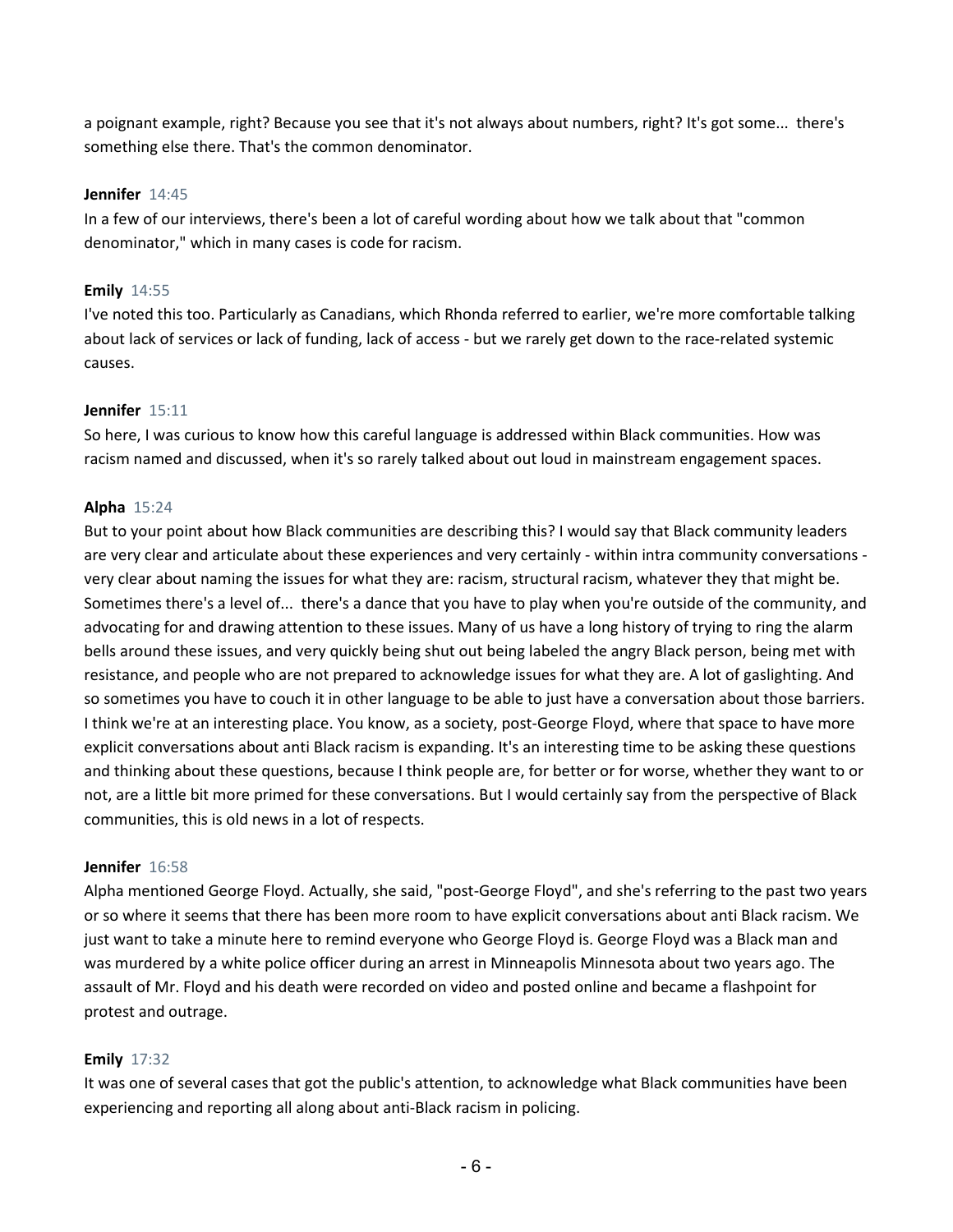#### **Jennifer** 17:43

Right. Old news for Black communities, and a moment of reckoning for others. And even as there does seem to be some openings for more dialogue, Rhonda reminds us to look deeper, beyond symbolic gestures.

#### **Rhonda** 17:56

In the North American context in particular, we're very obsessed with symbols of progress, right? Or like symbolic anti racism. Like "look at how great we are, we're talking to the Black people," right? But we don't actually do anything substantive, measurable, in order to facilitate change. And so I'm just thinking about how deeply entrenched that anti Blackness is, that it is normal to do that dance, it is normal to have to align yourself and make those compromises. And are we thinking about or even questioning the psychological cost and the extra labor that goes into having to use these strategies just to be heard? Or to be counted or to be seen as equal to somebody else, or equally deserving to.... just good care, good health care.

#### **Jennifer** 18:49

Now, this makes me wonder if one of those symbols of progress is the heightened interest now in pushing for diversity and engagement practices. We've talked about this in other episodes, that focusing on diversity can be seen as sufficient and perhaps can be used as a way to excuse inaction. Rhonda doesn't speculate about intentions, but certainly sees how things play out.

#### **Rhonda** 19:11

And I mean, you can't necessarily judge people's intentions. But I do have some experience in the research realm of engaging in some of these partnerships. And often, again, if we don't deal with the root of the problem, which is anti-Blackness, then that also means that we're not dealing with the power dynamics that are present. And so what often happens is you get invited in for a partnership, but you don't really have any power. You don't really have any decision-making power. And so often, you're brought in to tick a box to be like "See, we're not racist, we're nice, right?" But you in that project don't actually have any room to do what you do, or to share what you know, or to ask different questions. Usually the research or the work is already set out for you. And they just want you to fit into what is already being done. And so my experience has been that true codesign and true partnership and true power-sharing does not actually happen. And so it becomes, again, another dance of like, "how do I reduce harm to myself and the community I'm trying to serve", rather than "this could be a great opportunity to move things forward". In many ways, some of these partnerships, they're doomed to fail from the beginning, because from their inception, they're designed by people who don't have the lived experience and didn't consult those who do have it.

## **Emily** 20:49

We do often touch on the theme of how mainstream engagement activities aim for improved diversity. But there's a bit of an unresolved tension here. We say that more diversity means better representation. But at the same time, we insist people are only representing themselves and don't speak for others. It's hard to reconcile. Alpha points out that these tensions also show up differently, divided along racial lines.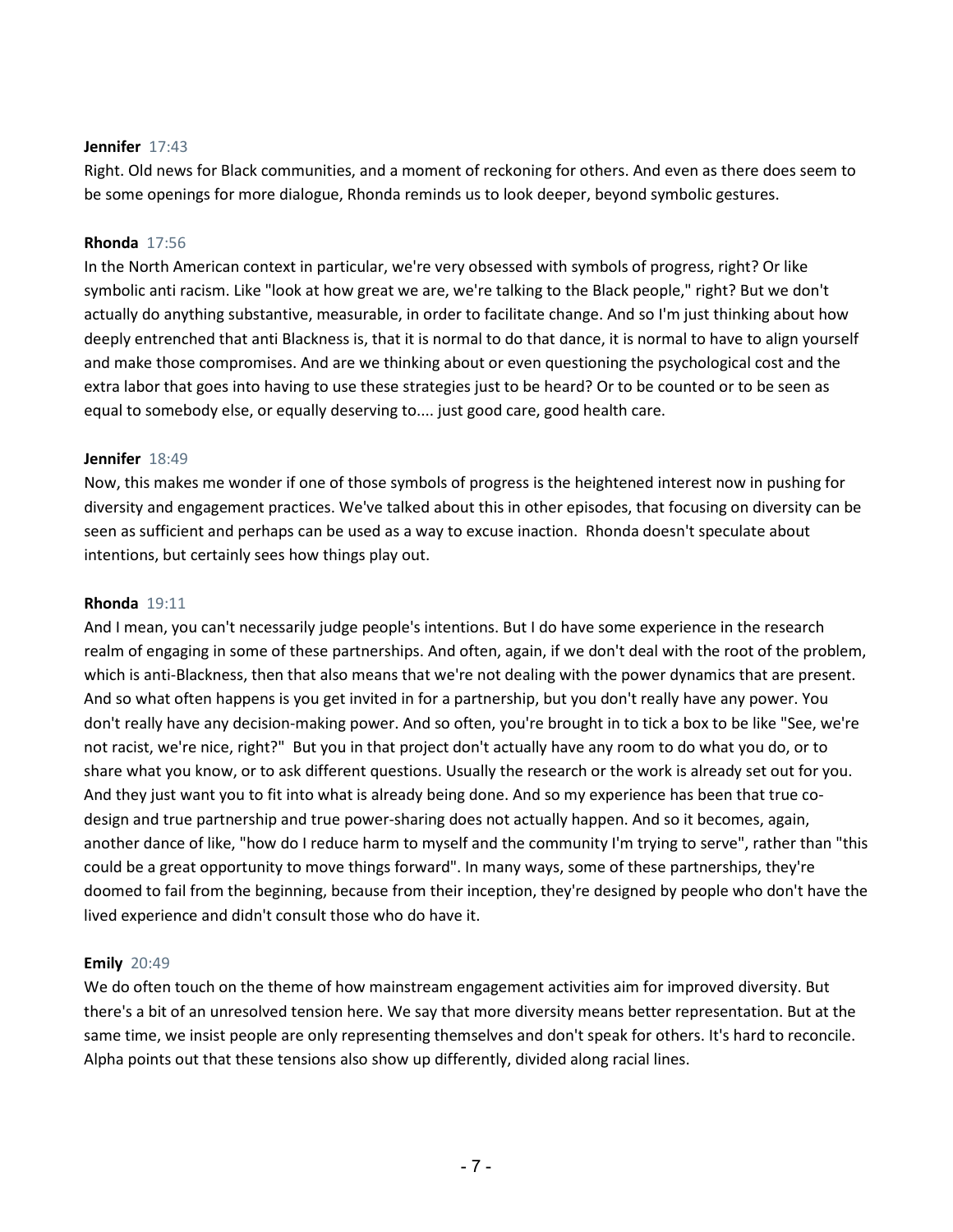#### **Alpha** 21:17

There are particular groups of people, primarily racialized groups, who are expected to, for better or worse... or who are seen as representatives of their community... in ways that non racialized people [are], right? If you're a white person, you're a white person. You're not a representative of the white community, because what the heck does that even mean, right. But if you are a Black person at the table, regardless of whether or not you're connected to a larger network, you are seen, you are expected to be able to, speak for and respond to wider community needs and interests. So I think at a high level, that's definitely something that resonates and we hear about. And then coming back to some of Emily's points earlier about whether or not there is a level of harm that even with good intentions might be perpetuated? I think, absolutely. Many Black people generally, but particularly Black advocates, leaders, community workers, are extremely tired. They are doing critical work, filling the gaps of failed systems, often on shoestring or no budgets. Dealing with also their own life challenges and living in Black bodies in a world that's not kind to Black people. And so when they are engaged or tapped for these kind of engagement processes, many of the people that we spoke to talked about the fact that they looked upon these engagement processes with a lot of suspicion, which is informed by past experience. They find these spaces often to be quite draining, and sometimes toxic, sometimes racist spaces, where they often don't have a lot of power and voice and influence. But many of them spoke to the fact that they felt that they still had to say yes. We had one respondent who said, "If not me, then who? Someone's going to have to be there." For me, that's very harmful, right? That you're not only creating these systems that are not effective, but you're pulling people away from the work that is actually effective and advocacy efforts that are actually moving the needle for them.

#### **Jennifer** 23:26

This is an example of how mainstream engagement can actually cause harm. It can drain resources from communities when their attention is better served elsewhere. And harm is also caused in this whole deficit framing as well. For example, when we talk about people being hard to reach, we locate the blame or problem within the community. Alpha wants to change the narrative.

## **Alpha** 23:47

On that point, I think something that I want to make sure comes out in our conversation is the whole framing of our project. And the reason why, for us, it was important to start from looking at communities who were already on the ground working, responding to these issues, and engaging policymakers through various efforts is to really challenge this sort of deficit framing and model with which we often look at Black communities. And where we often see... I think we've come to a place in many of these conversations where we recognize that, "hey, there's a gap here in representation, we need to be engaging Black communities more. Black representation is not there, we need to be doing that." But sometimes even in framing it as a gap, we sort of feed into this rhetoric and discourse that suggests that the community is actually... the problem is the community, that Black people continue [to] sort of embody the sort of social problem which we see mirrored in so many different domains in society.

## **Emily** 24:49

This is the "flipping the script" that Alpha mentioned right off the top. Black communities are engaging, just not in the way mainstream culture has defined or made space for.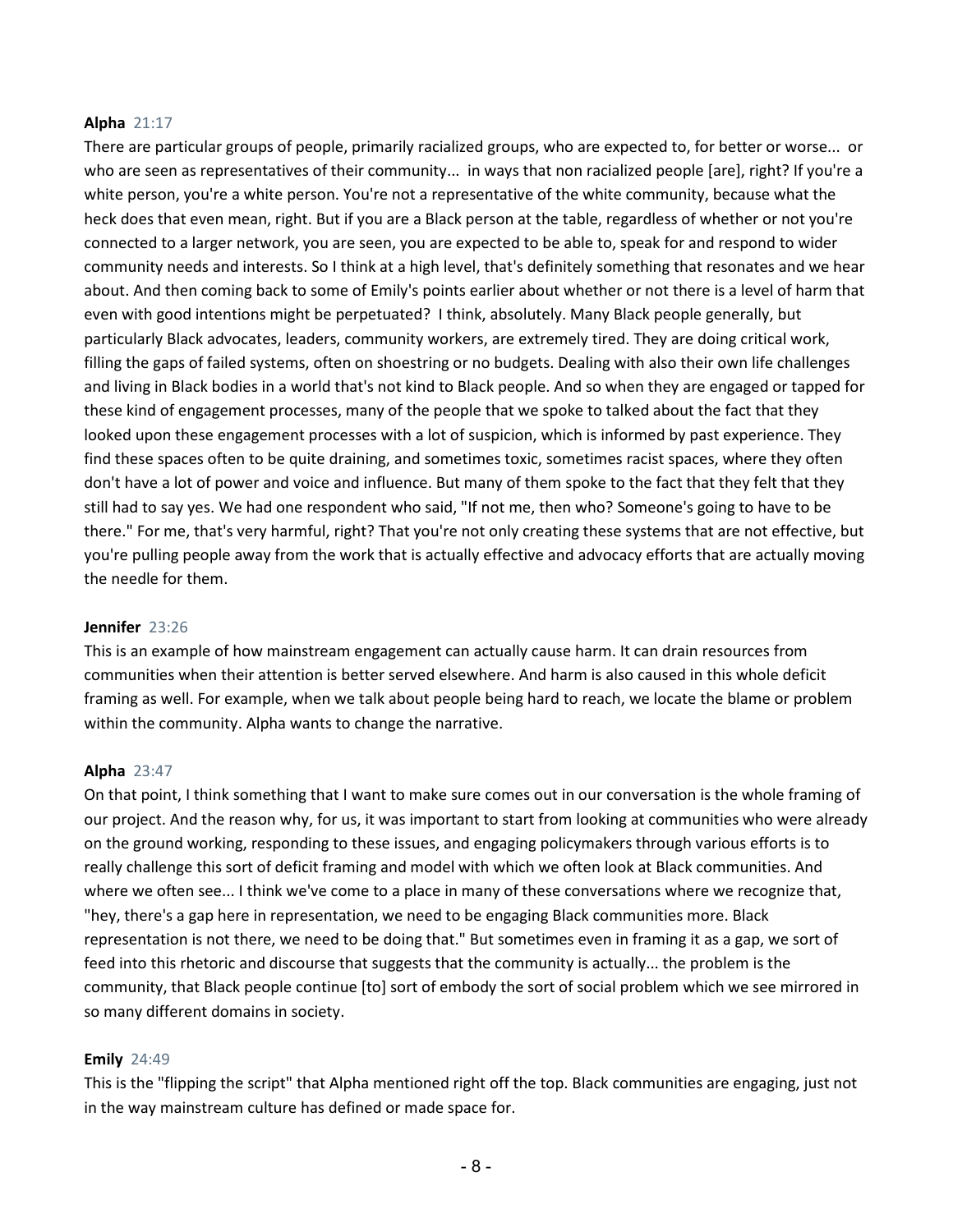#### **Alpha** 24:59

For us, it was important to show that Black community leaders, many of them, are... they're not sitting around waiting to be invited to a panel on health issues. They're out there, literally doing the work. And often what they're doing is they're doing the work, they are making their voices heard, they're finding ways to intervene in really impactful ways and shifting policies in impactful ways. And still attending these formal processes because they are playing the long game, right? And understand that it's still important to be at those tables, and hope that eventually things will get better and are trying to sort of do it all. That's important, I think, to this conversation and to our understanding of these issues. So to really recognize that yes, there are these gaps in these challenges. But it's not reflective of apathy at the community level, and that these communities often have a very acute understanding of how change happens and where change doesn't happen, and are making calculations about where to participate with a broader kind of agenda in mind.

#### **Emily** 26:14

I suspect that part of the problem is that when we think about doing engagement, we're only looking in one direction - top down, or from the inside looking out. Alpha has a challenge for people working in this space.

#### **Alpha** 26:30

I would really love to challenge the community of practitioners and scholars and thinkers who are looking at patient and public engagement, to look at their definitions of engagement more closely. And to shift their gaze and look at what's happening in the... again, sort of activism advocacy space... that might look like community level agitation, protest.... these things that we label in these ways and put them in a particular box and sometimes look down on those efforts, or look at them with suspicion. And most often don't afford them the sort of legitimacy that we would other formal processes of engagement. Nicer processes, cleaner processes, more institutionalized processes. But when you actually look at the genealogy of social change, policy change in different domains, including the health policy domain, particularly as it relates to marginalized racialized and Black communities in particular - the big needles, when they've been moved, have often been as a result of this sort of agitation, advocacy, activism, right from the outset. And so for me, we're missing the action to some to some extent, right? Like, we need to understand that this is a form of engagement, of community-led policy engagement. It's not always comfortable. It's often not on the agenda and not convenient. But it's grounded. It's responsive to community needs and realities. And it's community-led. And, and so I think we need to take that work seriously. The conversation, if it's going to continue to circle around how do we tweak this existing model? I think we've missed the boat, and will continue to miss the boat.

#### **Alpha** 28:24

And so I think a lot of it is thinking about and understanding and creating space for the ways in which communities are already doing this work. And how do we listen, when they do make their voices heard? Like we have some of the people that we were speaking to who said - because we asked in our in our interviews - we said, "Okay, we have these people who are interested from a technical perspective in refining these public, these formal processes of public engagement. What recommendations do you have?" And a good number of them responded to say, "We don't really have many recommendations for you. Our recommendations are that when we come, just listen. When we come to you, have a listening ear." And so "don't call us we'll call you" is a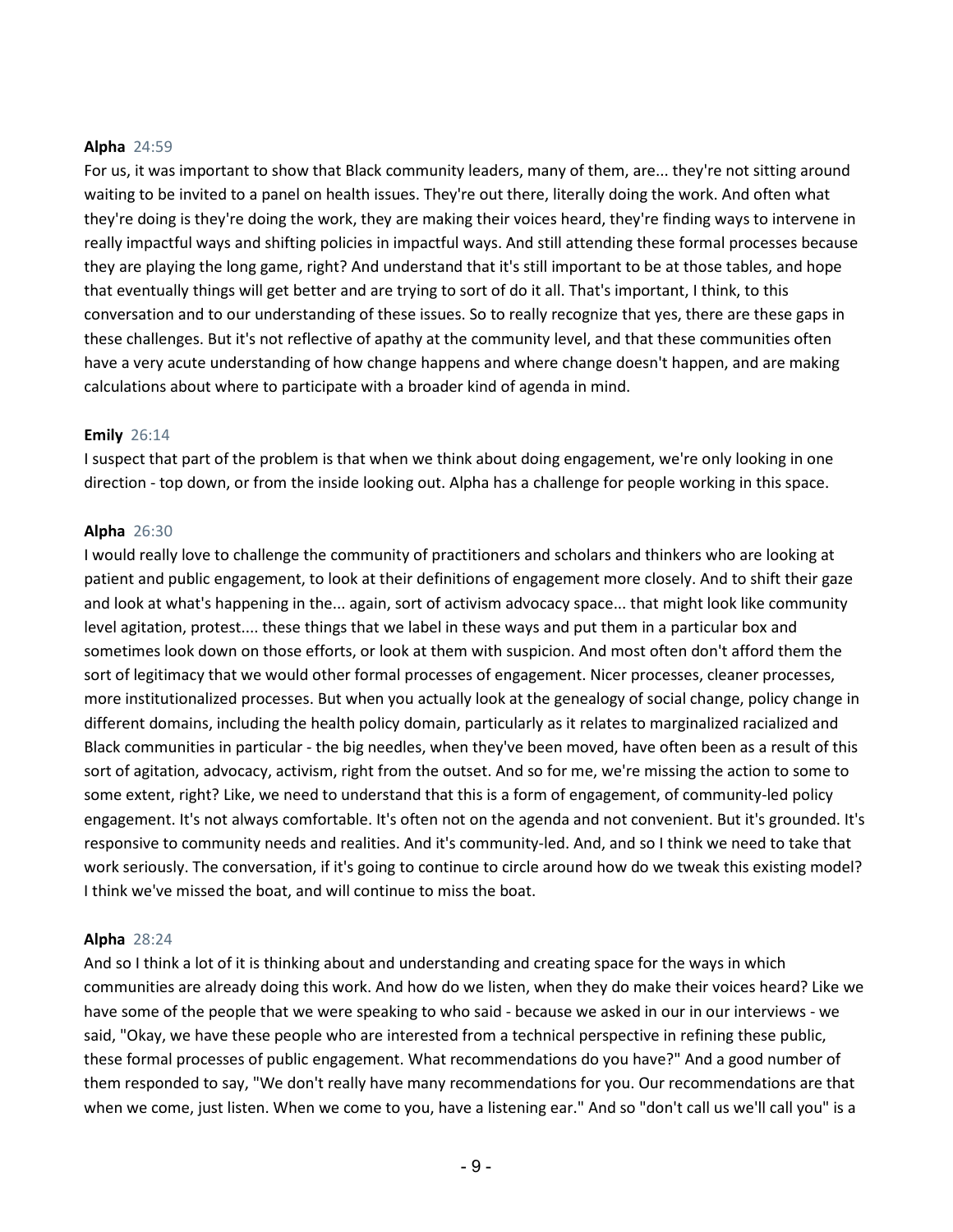sort of refrain that we've heard from many of our respondents. And I think that speaks to the fact that they have found other ways to engage. But they're often... they have to do that with such resistance. And so I think starting to remove some of those barriers and that resistance would go a long way in shifting just these dynamics.

## **Alpha** 29:26

We heard a lot of fatigue from people who are saying like, "Listen, at this point, especially sort of post-George Floyd - if you're bringing us to the table and we have to start with Racism 101, we're not interested."

## **Jennifer** 29:40

We did an episode not long ago featuring Nav Persaud. He's the Canada Research Chair in Health Justice and a physician at St. Michael's Hospital in Toronto. He was strongly critiquing diversity as a tactic when it's used as some kind of equity intervention. And he was also critiquing engagement in general. And that also happened to be the episode where we were asked by our funder at the time to include a patient partner reflection. So we did.

# **Emily** 30:06

Yep. And as it turns out, the patient partner didn't agree with Nav at all. And as a non-white person herself, thought that diversity was something quite important.

## **Jennifer** 30:16

Well, it certainly made for an interesting episode. We asked if they had listened to it, and what they thought.

# **Alpha** 30:23

I actually liked that... the way that episode sort of played out, because I think it highlights, it highlights that tension, right? And it shows the limits of representation. And it shows that that person - or any person - should not necessarily have the respons[ibility]... like, they don't have the responsibility to necessarily carry the.... they were not an elected official of racialized communities, right? They have their own experience, right? Their own politics, their own personal politic, their own ideological kind of worldview, and their own set of interests, right? And so to expect as an individual that they, especially divorced of any other larger kind of network, should necessarily align themselves with a broader agenda? I think it's a lot to ask. And it shows the limits of these processes of engagement. So I think that it's good that there was that tension, that kind of came to the surface. And absolutely, it's something that surfaced... even I mean, certainly I hear it across... it's very much an alive conversation and surfaced even in the conversations that we've been having within this project. And we've had some really interesting conversations about what happens to people as they become, as you said, sort of socialized and institutionalized. Also the self-selecting process, right? Like who gets invited and re invited to these tables because of how well they play the game, if you want to call it that? Or how well they just fit into the institutional agenda and change process.

## **Alpha** 31:56

I think one of the more interesting conversations that we have we've been having within our project is sort of again, going back to the savvy of these communities, recognizing that we need all of these things that we need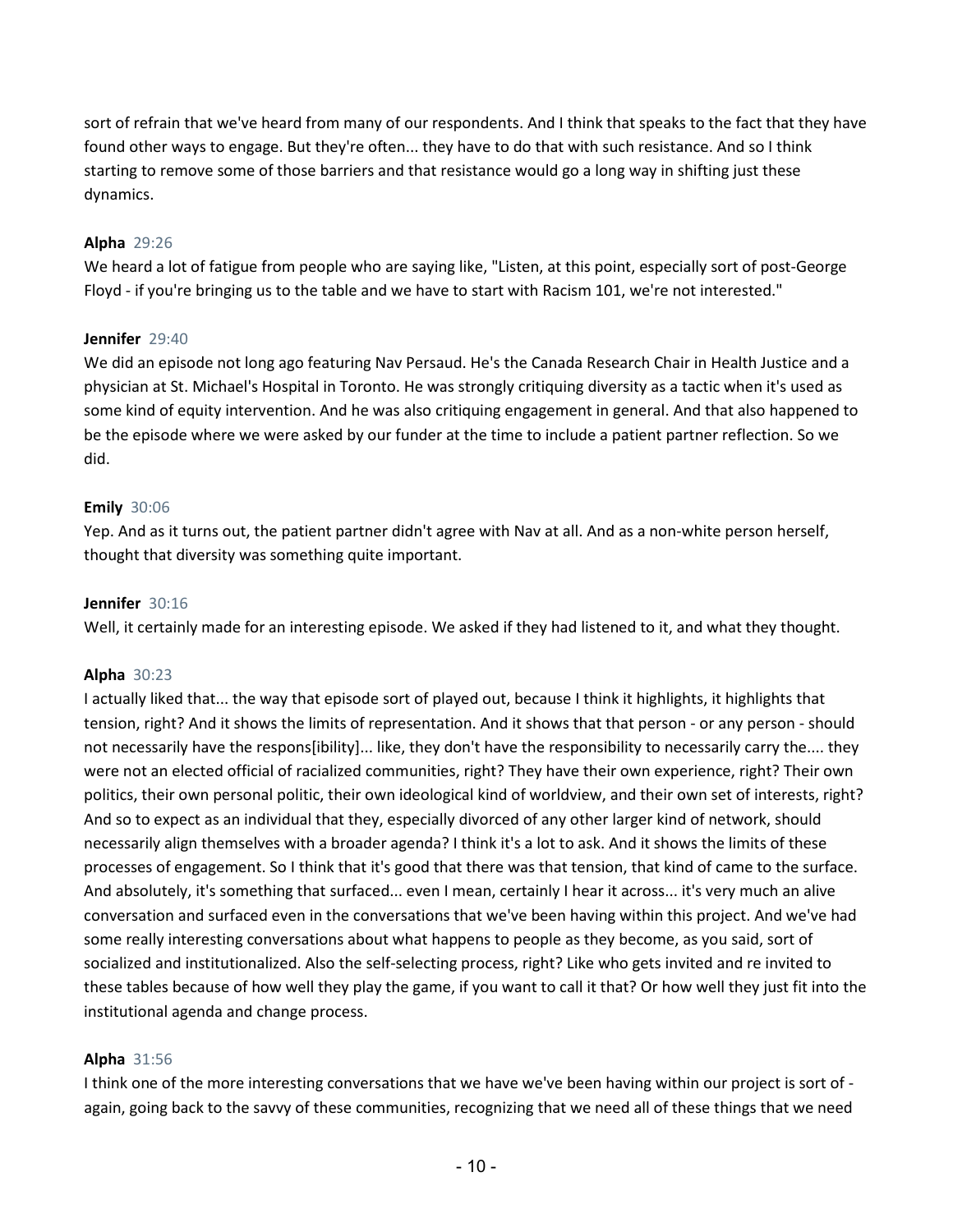people inside institutions who understand those systems and are working within those systems, and are internal advocates. And I think that that patient representative was talking about the small incremental changes and the importance of those... and I think she's right. Those changes are important. But we also need the people on the outside who are pushing the envelope, who are holding people accountable, and that sometimes... definitely within communities, those tensions arise. You have charges of being a sellout or just tensions around around that agenda. So it does come up. But I think in really important moments and opportunities, you see people aligning and coming together for a common cause, understanding that there are those shared interests there.

# **Emily** 33:00

Alpha's highlighting the importance of having both insiders and outsiders working toward change in different ways. Rhonda had additional observations that patients can come into engagement spaces with potentially competing interests and identities.

# **Rhonda** 33:14

I've seen this in data sets before - patients have competing interests. So while they may see that there are racial dynamics, or racial power dynamics, in their care or what is happening, they also are facing life and death situations. And so sometimes, from what I've seen in the research is they often have to choose. They have to choose to go along with whatever the narrative is, because they're made to feel that this is the only way that they can live or get treatment. There's also the fear of upsetting or offending the clinicians and the medical team that is working with you. It's like, "if I say what I really think about how this is going, is that going to affect my care?" And so when we're thinking about patient engagement, a patient may not understand the research process, they may not feel that it's as confidential as they're saying it is. And so in many ways... I'm not saying that they're not telling the truth... I'm just saying there are competing interests there and there are fears there that may alter or shape how much they say about the racial dynamics that are present in their care.

**Jennifer** 34:42 Hey, Emily,

**Emily** 34:43 Hey, Jen.

## **Jennifer** 34:45

Well, we covered a lot of ground with Alpha and Rhonda and have decided to pause here, but we'll carry on in the next episode.

## **Emily** 34:51

Yep. Great! How about we go over some of what we just heard before wrapping up?

## **Jennifer** 34:57

Yeah, okay. Good idea. So I'll start. So... irrefutably there are significant health and health care gaps for Black communities. And mainstream healthcare kind of knows this. And its main response is to, I guess, on occasion, talk about diversity and inclusion. Maybe even reach out to Black communities and ask members or leaders to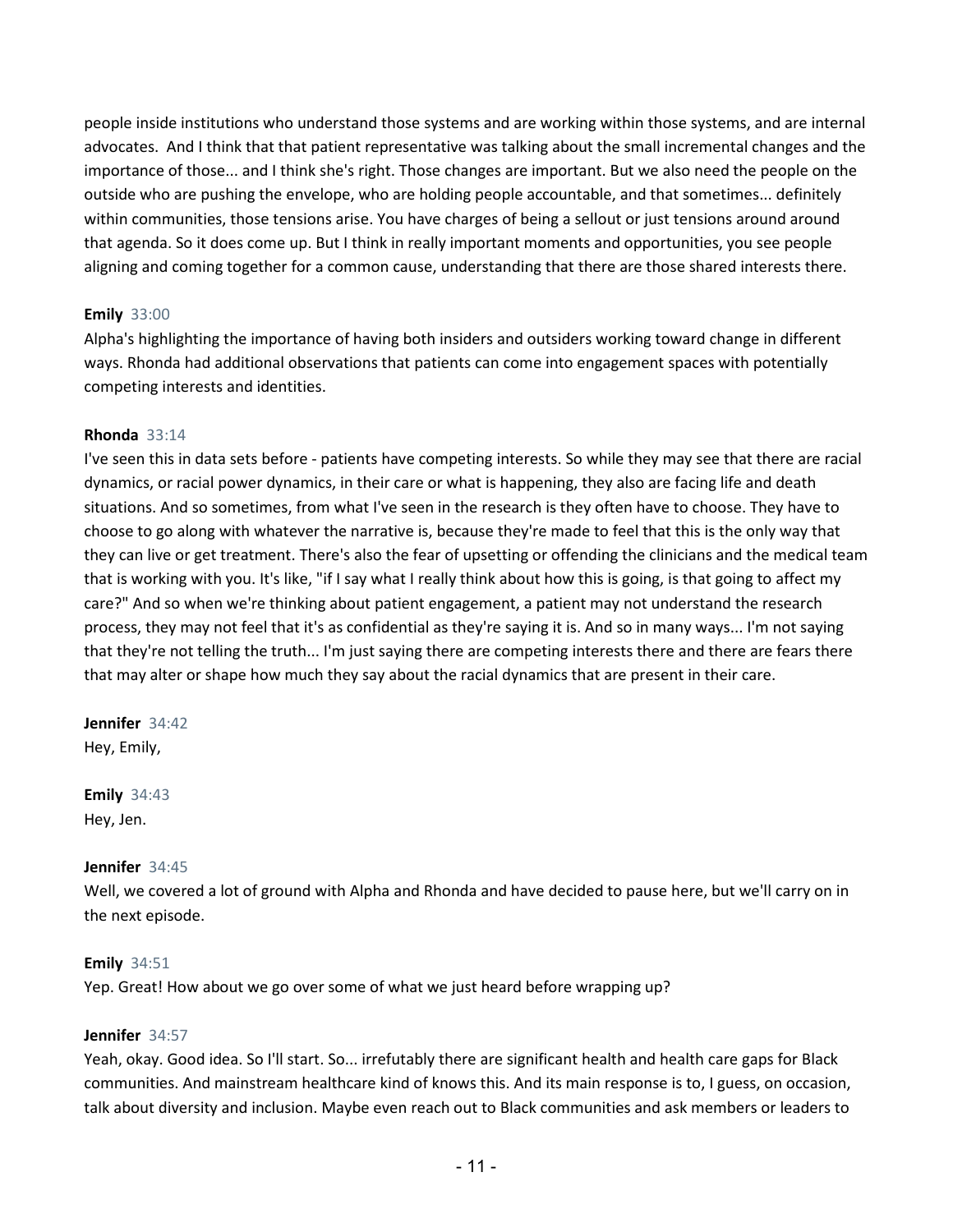participate in... I don't know... discussions, roundtables, whatever's going on at the moment. Alpha called them formalized processes. Awareness of those gaps, the health and health care gaps, they're higher now, as is scrutiny and visibility of how mainstream healthcare responds to that awareness. I imagine that invitations to Black community leaders to participate in certain conversations, well, they've increased as a result.

# **Emily** 35:48

Right. And in the meantime, Black communities have been fighting their own fires. Based on a very long history of broken commitments and neglect, they're rightfully leery of formalized processes, but feel that they can't say no to participation. So they're exhausted. Doing the work to patch up the broken system while also performing the role that mainstream healthcare has assigned to them. Dancing the dance, as Alpha mentioned.

## **Jennifer** 36:15

So at the heart of all of this is racism. Systemic and individual, both overt and hidden just below the surface, couched in Canadian politeness and liberalism. Both Alpha and Ronda talked about the limits of our usual engagement processes. People who are individually recruited may in fact not be connected with a larger network that speaks for wider community needs and interests. Now, this is certainly the baseline assumption that the engagement enterprise strives for.... but it's actually not an assumption always afforded to people from racialized communities.

# **Emily** 36:51

Especially in a health or healthcare context, individuals may feel that they have to pick which of their many lived experiences to foreground. Is it their experiences as a patient? In this case, as a member of a Black community? As someone with a particular language or cultural background? It's not only about thinking "what am I actually here for?" but also recognizing that there are potential risks and serious repercussions when foregrounding one identity over another.

# **Jennifer** 37:23

We see a lot of well-intentioned efforts in mainstream spaces to contend with or respond to all of the things we just discussed. And there's actually a rather simple answer, which is not doing more engagement! As Alpha and Rhonda's research has illustrated, Black community leaders know what needs to be done, what data needs to be collected, where efforts should be directed. What they need is funding and resources - not yet more dialogue and studies they didn't ask for.

# **Emily** 37:57

Okay, so that's a good place to pause. We'll pick up this conversation again in the next episode, where we carry on with Alpha and Rhonda about Black communities' response to COVID, and why they think it's valuable for Black researchers to be doing this kind of work.

## **Jennifer** 38:14

Here's Rhonda with some final thoughts: